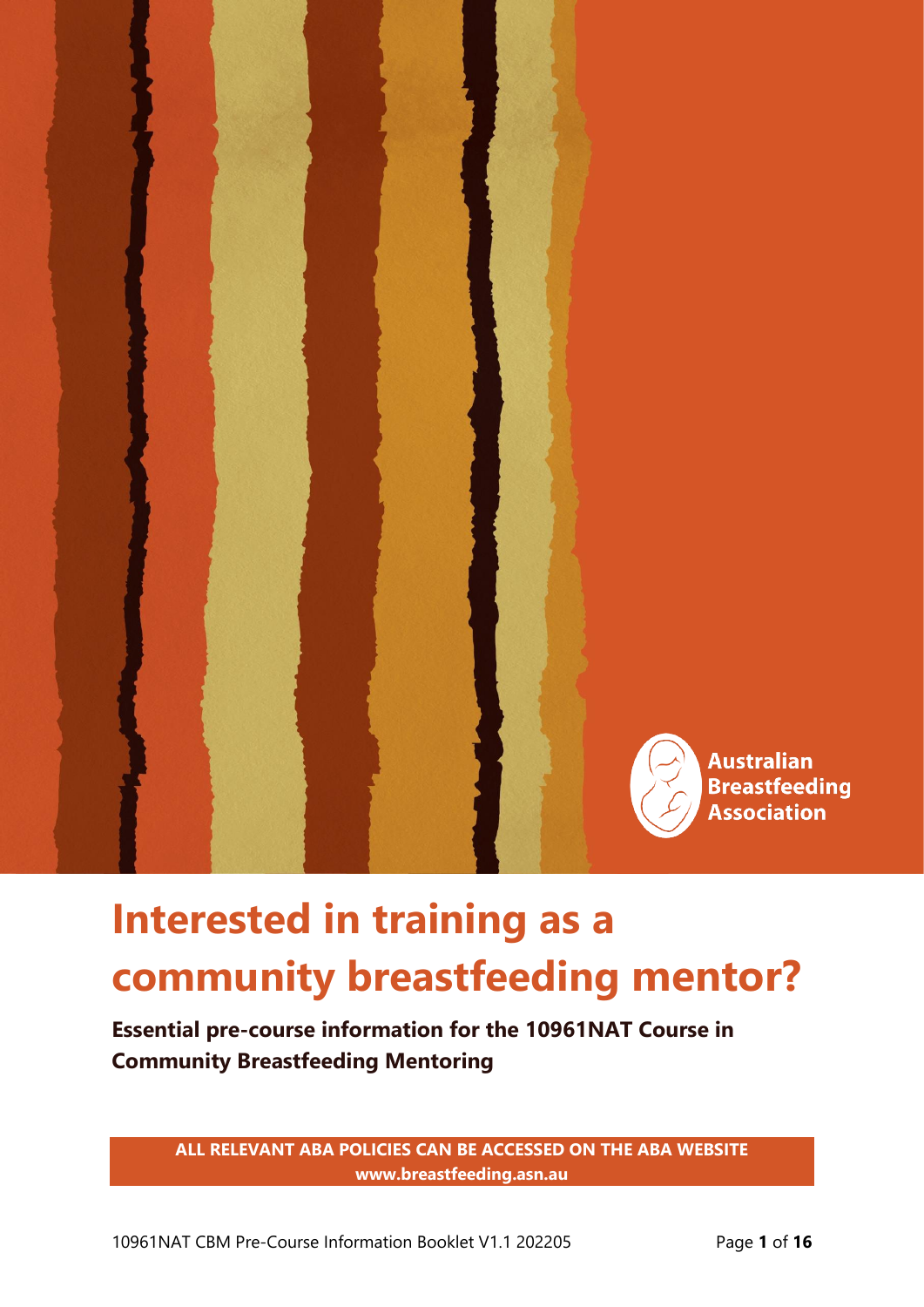## **This information guide has been formatted for double sided printing.**

## **Revision History**

| <b>Revision</b> | <b>Date</b>       | <b>Description of</b><br><b>Modifications</b> |
|-----------------|-------------------|-----------------------------------------------|
|                 | <b>March 2022</b> | Original                                      |
|                 | May 2022          | Revisions to formatting and                   |
|                 |                   | minor amendments to text                      |

*The Australian Breastfeeding Association receives funding from the Australian Government.*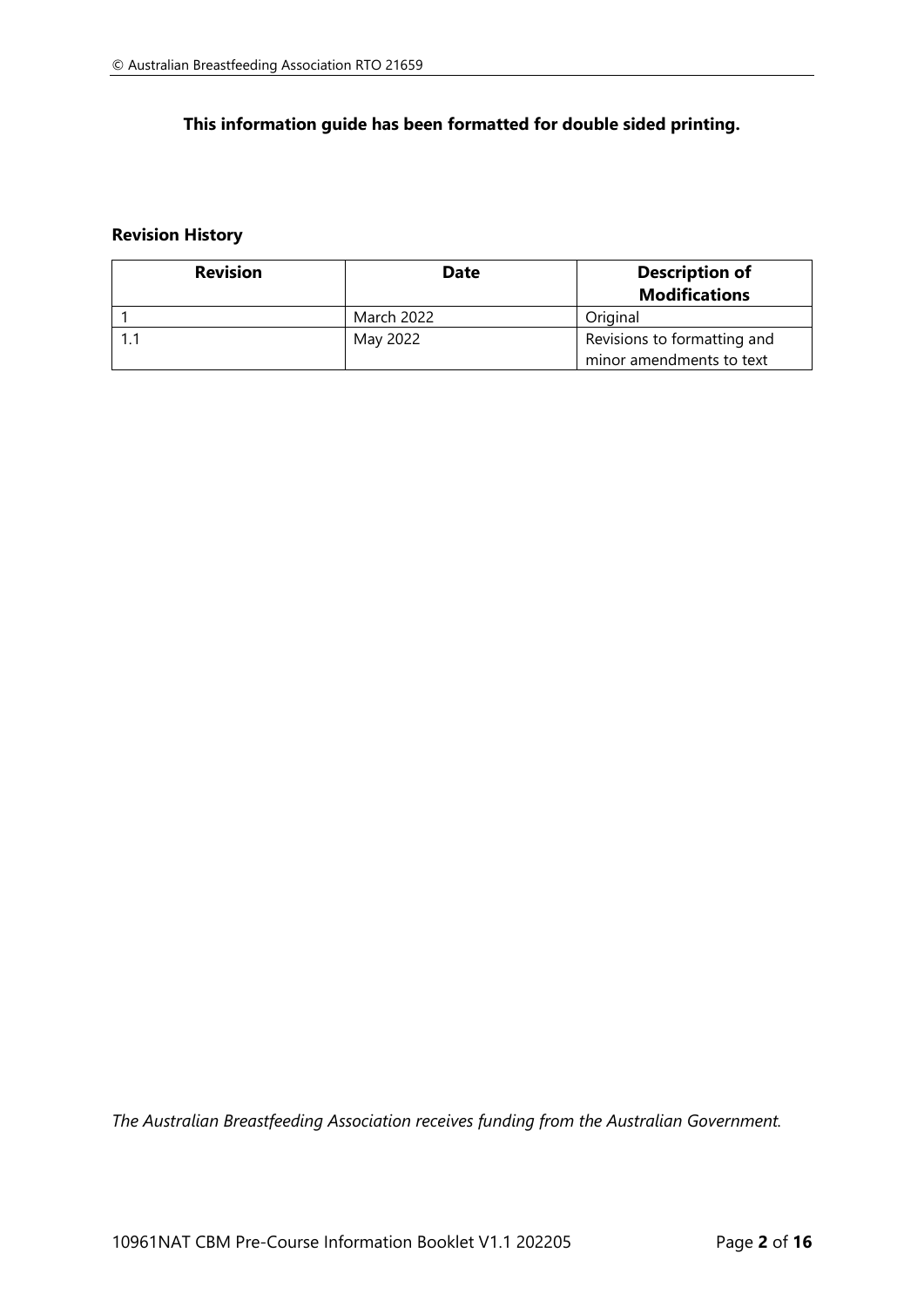## **Contents**

| What are the responsibilities of being a breastfeeding community mentor? 6   |  |
|------------------------------------------------------------------------------|--|
|                                                                              |  |
|                                                                              |  |
|                                                                              |  |
|                                                                              |  |
|                                                                              |  |
|                                                                              |  |
| What resources will I get to help me be a community breastfeeding mentor? 10 |  |
|                                                                              |  |
|                                                                              |  |
|                                                                              |  |
|                                                                              |  |
|                                                                              |  |
|                                                                              |  |
|                                                                              |  |
|                                                                              |  |
|                                                                              |  |
|                                                                              |  |
|                                                                              |  |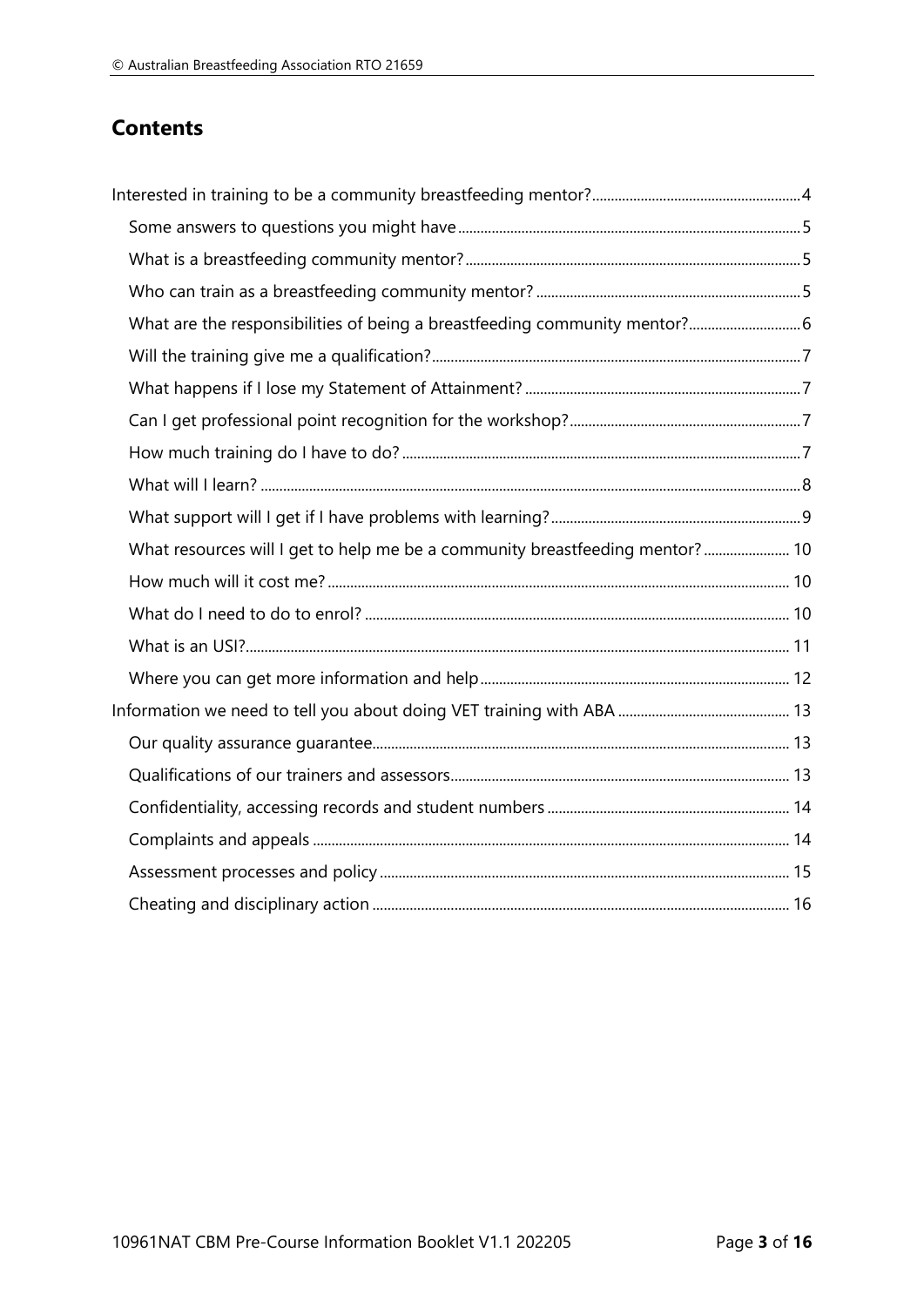# <span id="page-3-0"></span>**Interested in training to be a community breastfeeding mentor?**





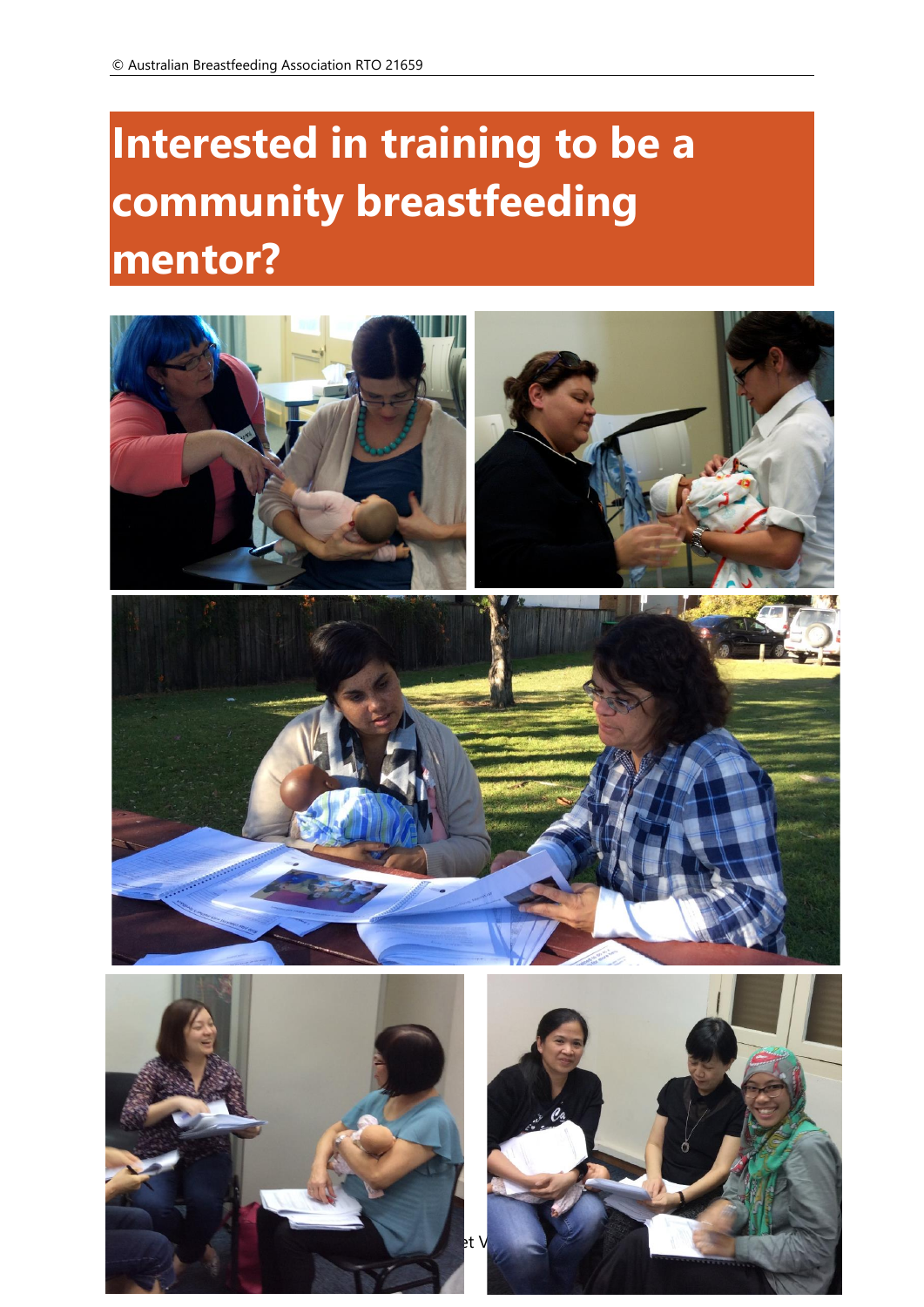# <span id="page-4-0"></span>**Some answers to questions you might have**

# <span id="page-4-1"></span>**What is a breastfeeding community mentor?**

Are you interested in helping your community to be healthier? Are you interested in breastfeeding and helping mothers? If so, becoming a breastfeeding community mentor is something you might like to do.

Mothers need to learn how to breastfeed and be a mother. They need help and support while they learn this.

The best people to help and support them are people they know, respect and trust in their community. Community breastfeeding mentors talk to mothers in their own language and build their trust and respect.

Community breastfeeding mentors are people who know the basics of breastfeeding and are trained to support mothers in their own community to breastfeed. Mentors are trained to give mothers information on where they are able to get the help they need if they are having breastfeeding problems.

Community breastfeeding mentors also promote breastfeeding in the community.

Community breastfeeding mentors may do this role as part of their work or something they do as a community volunteer.

Community mentors do not give advice or fix family problems.

Community breastfeeding mentors are trained to:

- listen and talk to mothers and families about breastfeeding
- give breastfeeding information to mothers and families
- promote and encourage breastfeeding in the community
- respect mother's decisions and beliefs
- keep information about other people private
- guide mothers to ask for help if they have difficult breastfeeding problems
- follow any mandatory reporting or workplace requirements

## <span id="page-4-2"></span>**Who can train as a breastfeeding community mentor?**

Volunteers and health, education and other community workers can be community breastfeeding mentors. Mentors need to be people that others in the community feel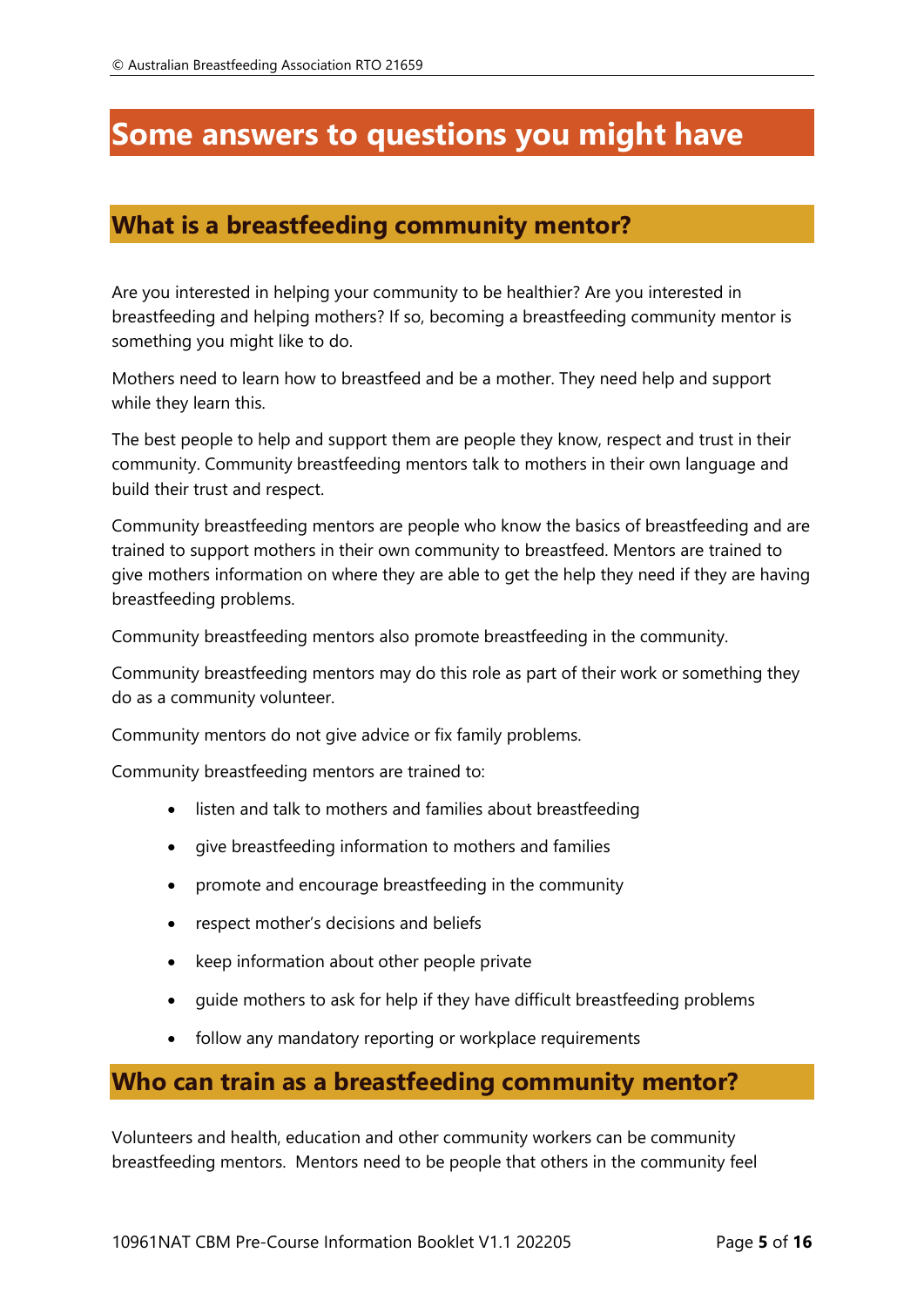comfortable with and who have similar cultural backgrounds. Mentors can be parents, grandparents, aunties, uncles, and young adults.

# <span id="page-5-0"></span>**What are the responsibilities of a breastfeeding community mentor?**

When you are a community breastfeeding mentor you will have the following responsibilities:

## **1. Confidentiality and respect**

People will tell community breastfeeding mentors their stories and personal information because they trust them not to tell others. A community breastfeeding mentor must keep other people's stories and information private.

Community breastfeeding mentors do not boss mothers and their families around. They give information and encouragement to mothers learning to breastfeed their babies and care for their families.

Community breastfeeding mentors do not tell mothers that they have to breastfeed their babies. They respect what mothers decide to do. Mentors talk about breastfeeding, give out breastfeeding information and answer some breastfeeding questions.

When mothers have bigger breastfeeding questions or problems, mentors tell them who can help.

Community breastfeeding mentors can only look after or touch the baby if the mother says they can.

## **2. Mandatory and other reporting**

In some states, community breastfeeding mentors need to know about mandatory reporting laws. Community breastfeeding mentors who work for an Aboriginal Medical Service or other community organisation or health service will need to know about and follow any procedures for records or reports they have to keep.

#### **3. Giving the right information about breastfeeding**

Community breastfeeding mentors keep learning about breastfeeding so they can give the right information and answer any stories about breastfeeding that are not true.

Community breastfeeding mentors find ways to let the community know how important breastfeeding is.

#### **4. Other responsibilities**

If you work as a community breastfeeding mentor for an Aboriginal Medical Service or other work place, you may have other responsibilities. You need to check what these are.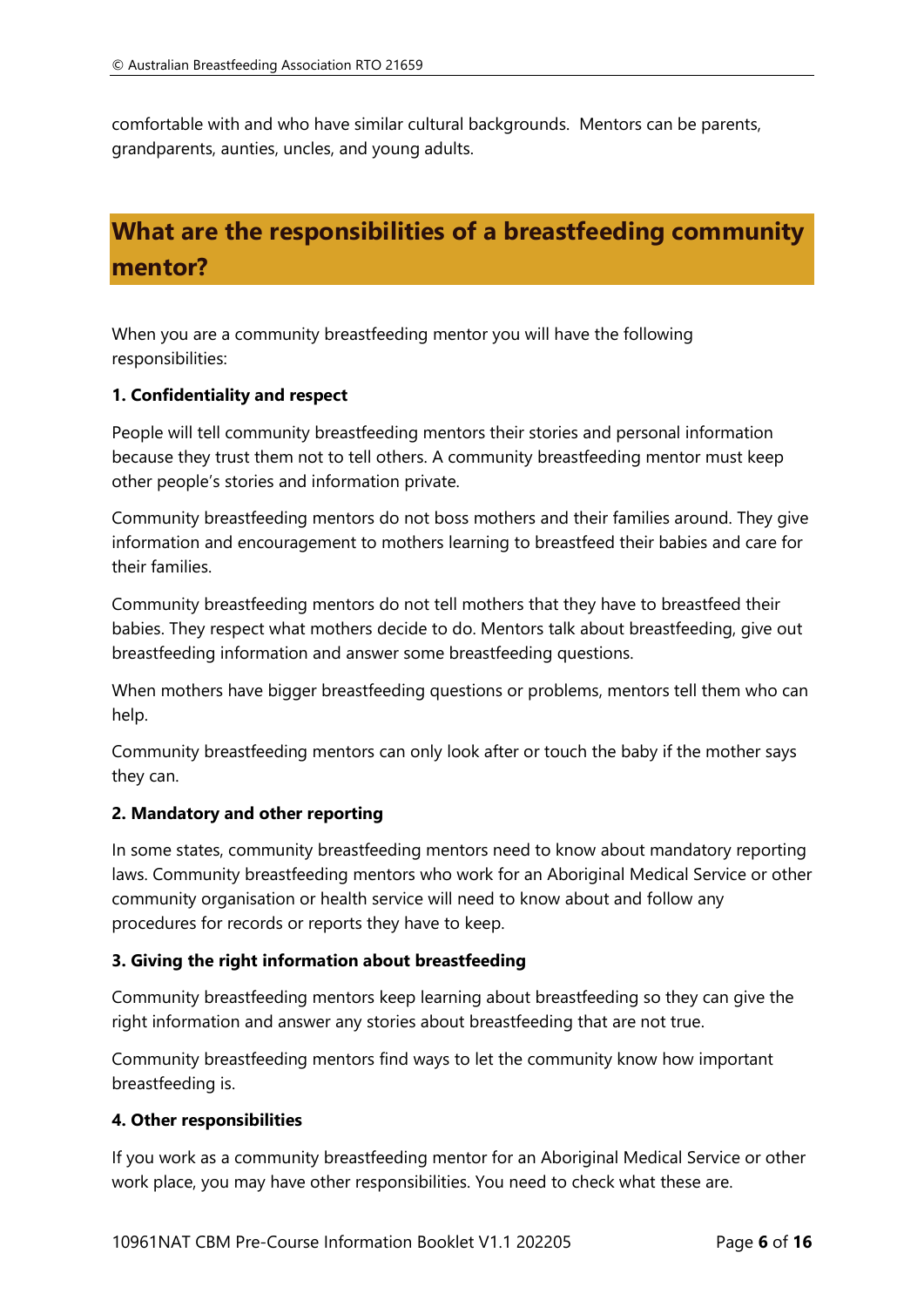# <span id="page-6-0"></span>**Will the training give me a qualification?**

The training to become a community breastfeeding mentor is a nationally recognised short course – the **10961NAT Course in Community Breastfeeding Mentoring** under the Australian Qualifications Framework (AQF) in Vocational Education and Training (VET).

Because the Australian Breastfeeding Association (ABA) is an RTO, if you successfully complete all the work for the course and are assessed as competent you will be issued with a Statement of Attainment for the 10961NAT Course in Community Breastfeeding Mentoring that complies with the AQF. ABA will record and report on all Qualifications and Statement of Attainments issued to the regulating bodies.

If you are do not complete the assessment work you will get a Certificate of Participation.

## <span id="page-6-1"></span>**What happens if I lose my Statement of Attainment?**

You are responsible for the safe storage of your Statement of Attainment. If you do lose it and you want to get a new copy, replacement certificates are available from ABA upon proof of identity and payment of \$25 to cover the search for verification of data and the printing of the new Statement of Attainment.

# <span id="page-6-2"></span>**Can I get professional point recognition for the workshop?**

Yes, ABA can organise the allocation of IBCLC and Midwifery points if you successfully complete it.

Your certificate for the workshop can also be used as evidence of continuing professional development for a number of health professional ongoing registration requirements.

## <span id="page-6-3"></span>**How much training do I have to do?**

The community breastfeeding mentor training is delivered as a two-day workshop where you work in small groups together to do activities and talk about and practise what you are learning. There is a maximum of 15 participants in a workshop and two trainers to help you so there is always help if you ever think you do not know something or feel uncomfortable.

All of the assessment work is part of the workshop activities and you will complete the tasks for the assessments at different times during the workshop. You will be working with others from your community to be a breastfeeding community mentor. If you think or feel are not ready for any of the activities, you will be able to have more time and another go later.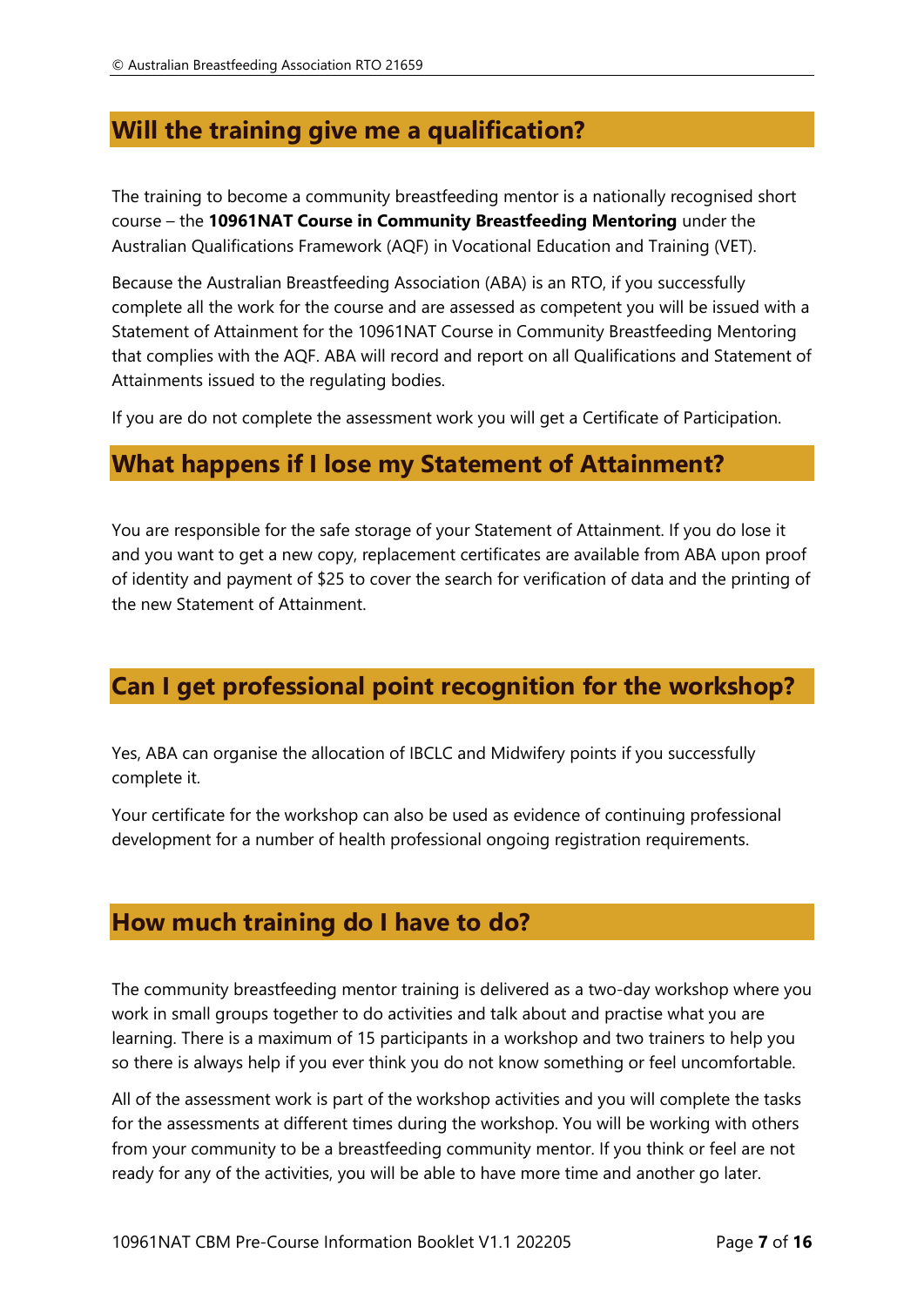Sometimes things happen that mean you are not able to attend all of the workshop. You can still learn a lot about breastfeeding by coming to as much of the workshop as you can. You can choose not to finish the assessments but you can also talk to the trainers about how to finish and submit the assessments.

At the end of each workshop we always ask if people enjoyed it and whether they learnt anything and they always tell us how much they learnt and enjoyed the workshop! If you want to ask more about this you can contact us at [training@breastfeeding.asn.au](mailto:training@breastfeeding.asn.au)

## <span id="page-7-0"></span>**What will I learn?**

Breastfeeding is the normal way for a mother to feed a baby, but breastfeeding takes time to learn.

During the workshop you will learn and practise breastfeeding and mentoring skills and knowledge to help mothers in your community.

*Breastfeeding skills and knowledge*

- 1. There are health and other reasons for mothers and babies to breastfeed
- 2. How breasts make and give milk this explains:
	- The structure (anatomy) of a mother's breast
	- All about breastmilk
	- Let down reflex
	- Understanding supply and demand
	- How to work out if babies are getting enough breastmilk
- 3. Getting baby onto the breast
- 4. How most babies tell us what they need this explains:
	- How babies tell us they are hungry
	- Why babies need frequent breastfeeds
	- What breastfed babies weight gains and growth patterns tell us
	- Why babies cry and fuss
	- Babies sleep patterns and breastfeeding
	- What breastfed babies poos and wees and vomit tell us
	- Sleep and breastfeeding
	- What breastfed babies' poos and wees tell us
- 5. How to deal with basic breastfeeding problems
- 6. Starting family foods and weaning
- 7. When a mother is away from her baby
- 8. How fathers, partners, family and friends can help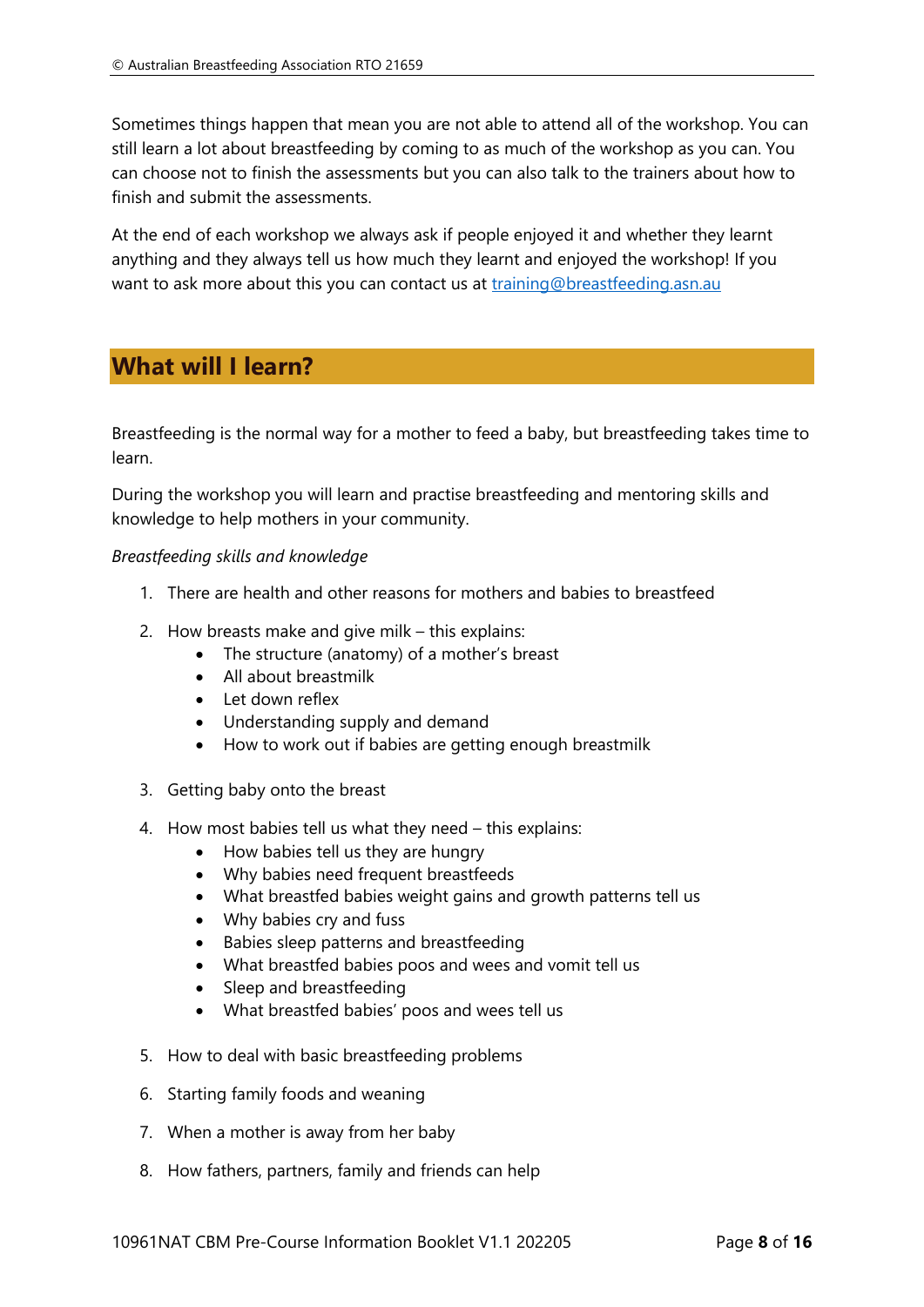- 9. Wrong stories about breastfeeding
- 10. What parents need to know about using formula

#### *Mentoring skills and knowledge*

- 1. Respecting a mother's breastfeeding and parenting decisions
- 2. Keeping mothers' breastfeeding stories private
- 3. Listening to what mothers are really saying
- 4. Using empathy to help mothers understand how they feel
- 5. Encouraging and supporting mothers
- 6. Providing and explaining up-to-date breastfeeding information and resources
- 7. Sticking to what you are trained to do as a mentor and referring mothers for more help
- 8. Promoting breastfeeding in the local community
- 9. Exploring with mum other help she can get and ending the mentoring relationship
- 10. Debriefing and self-review

# <span id="page-8-0"></span>**What support will I get if I have problems with learning?**

If you are worried that your reading and writing skills will be a problem for you, this workshop has been designed for practical learning for learners with a wide range of learning backgrounds and skill levels. There is individual support available from the trainers during the workshop.

If you have a specific need or if you think you may need more help you can discuss this with us. ABA provides as much supports as possible and where needed makes reasonable adjustments. However, there are limitations to the support ABA is able to provide. ABA does not provide support which requires special equipment or professional knowledge and skills outside of breastfeeding education.

<span id="page-8-1"></span>*For further information, please refer to the Language Literacy and Numeracy Policy and Procedures on ABA's website for further information.*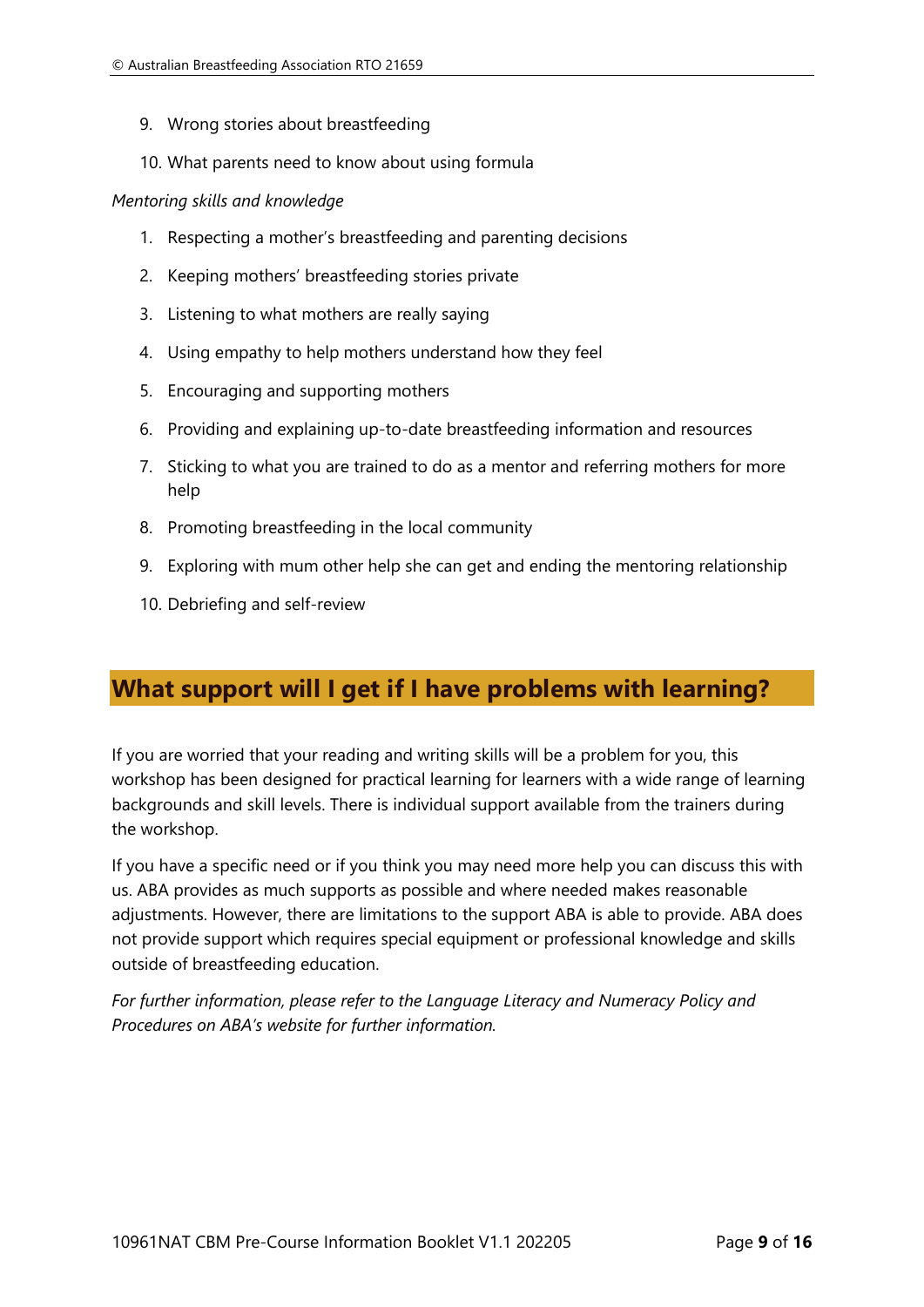# **What resources will I get to help me be a community breastfeeding mentor?**

By doing this workshop you will get a number of great ABA resources to help mothers in your community to breastfeed.

One of the great resources you will get is a 12-month membership of ABA. This gives you access to all the wonderful resources of the Association. These include:

- a copy of *Breastfeeding… naturally* our book that can help answer the questions every parent has about breastfeeding
- Essence Magazine which shares stories of other mothers' experiences and has upto-date information about breastfeeding and is published every three months
- Monthly eNewsletters with information about current activities and resources to support breastfeeding and parenting

During the workshop you will also receive a range of resources to use. These include:

- The Learner Guide
- The Community Breastfeeding Mentor Flipbook
- Normal Nappies Fact Sheet
- Feeding Cues Chart
- Ideas to try when your baby needs soothing chart

Plus, you will also work with your small group to think about what kind of breastfeeding resource would work best for your community and develop your own community resource.

## <span id="page-9-0"></span>**How much will it cost me?**

If you are doing this course your enrolment and workshop costs are usually being sponsored by funding or by an organisation who has organised for ABA to deliver the course.

You will need to check with the organisation sponsoring your enrolment and participation what costs you may occur.

## <span id="page-9-1"></span>**What do I need to do to enrol?**

To enrol in this course you must first tell the organisation who is paying for the workshop that you are going to attend. There is a maximum of 15 in each workshop and they need to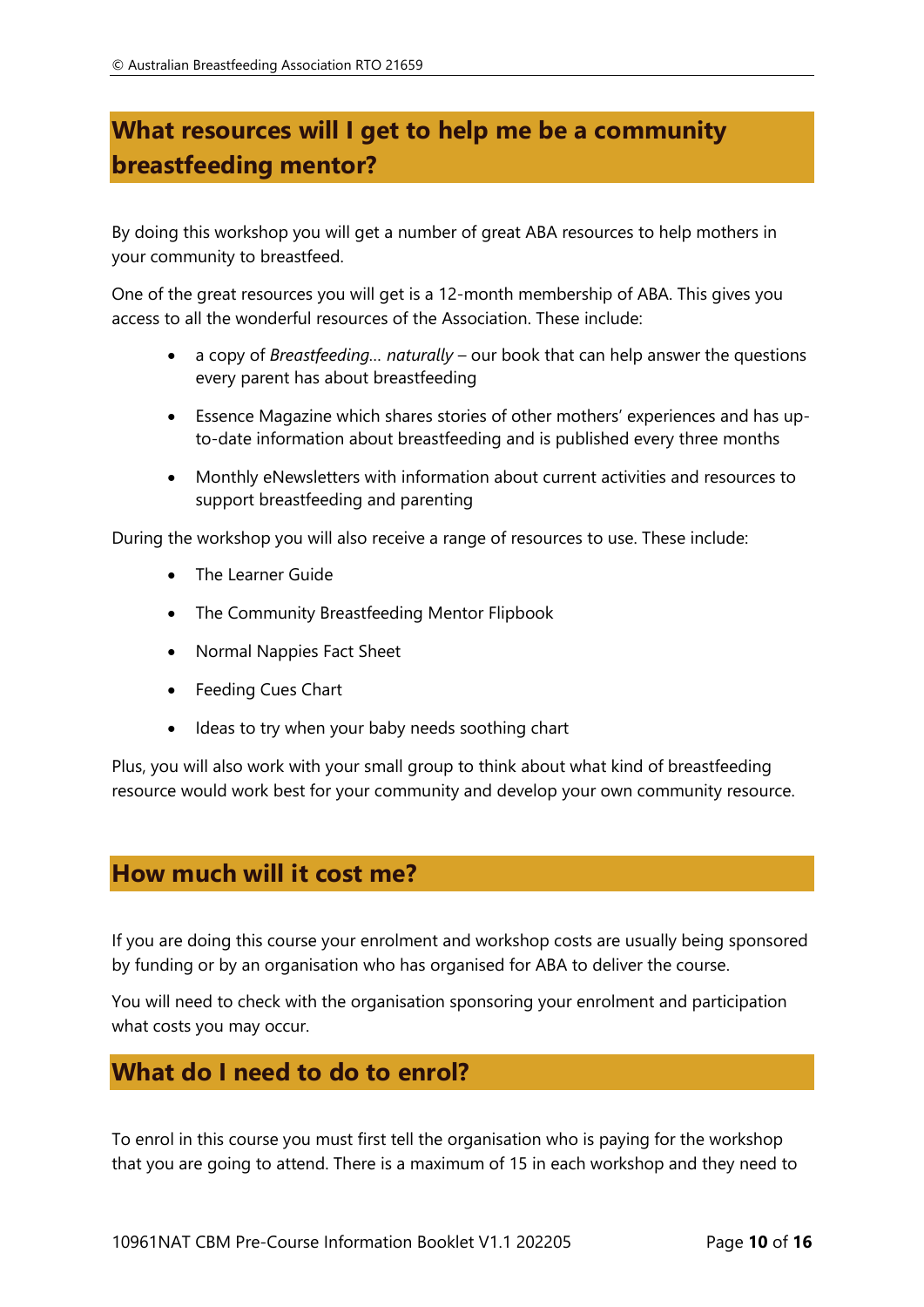know you are going to be there! They will give you the information about the dates for the workshop and the time to arrive each day.

At this stage you may need to complete and return some pre-enrolment information to the workshop organiser.

When you attend the workshop, the trainers will explain how to complete the enrolment form and help you if you are not sure what to do.

Because you are enrolling in a nationally recognised course in the VET system you will need to have a USI – Unique Student Identifier.

# <span id="page-10-0"></span>**What is a USI**

All students in Australia who do nationally recognised courses – (VET or at Uni) – now are given their own USI – Unique Student Identifier they must use every time they enrol in a course.

ABA cannot issue you with qualifications or statements of attainment without your USI. Your enrolment in the course cannot be confirmed until ABA has verified a valid USI for you.

## *If you already have a USI from doing another course:*

Please bring to the workshop:

- your USI
- A copy of the ID (as above) that you registered for your USI

**Note:** We need to verify your USI in the system. Therefore, your **date of birth** and the **address** must be matched to the information you gave to the USI.

## *If you think you might have a USI but are not sure what it is:*

No problem! Simply call USI on 13 38 73 and they can give you this information.

Unfortunately, due to privacy laws, this is not something we can do for you.

#### **Then please bring the USI and the ID along with you.**

## *If you DO NOT have a USI do not worry - we can create one for you if you bring a copy of ONE of the following to the workshop:*

- Current Driver's License
- Medicare Card
- Birth Certificate (Australian)
- Citizenship Certificate (Australian)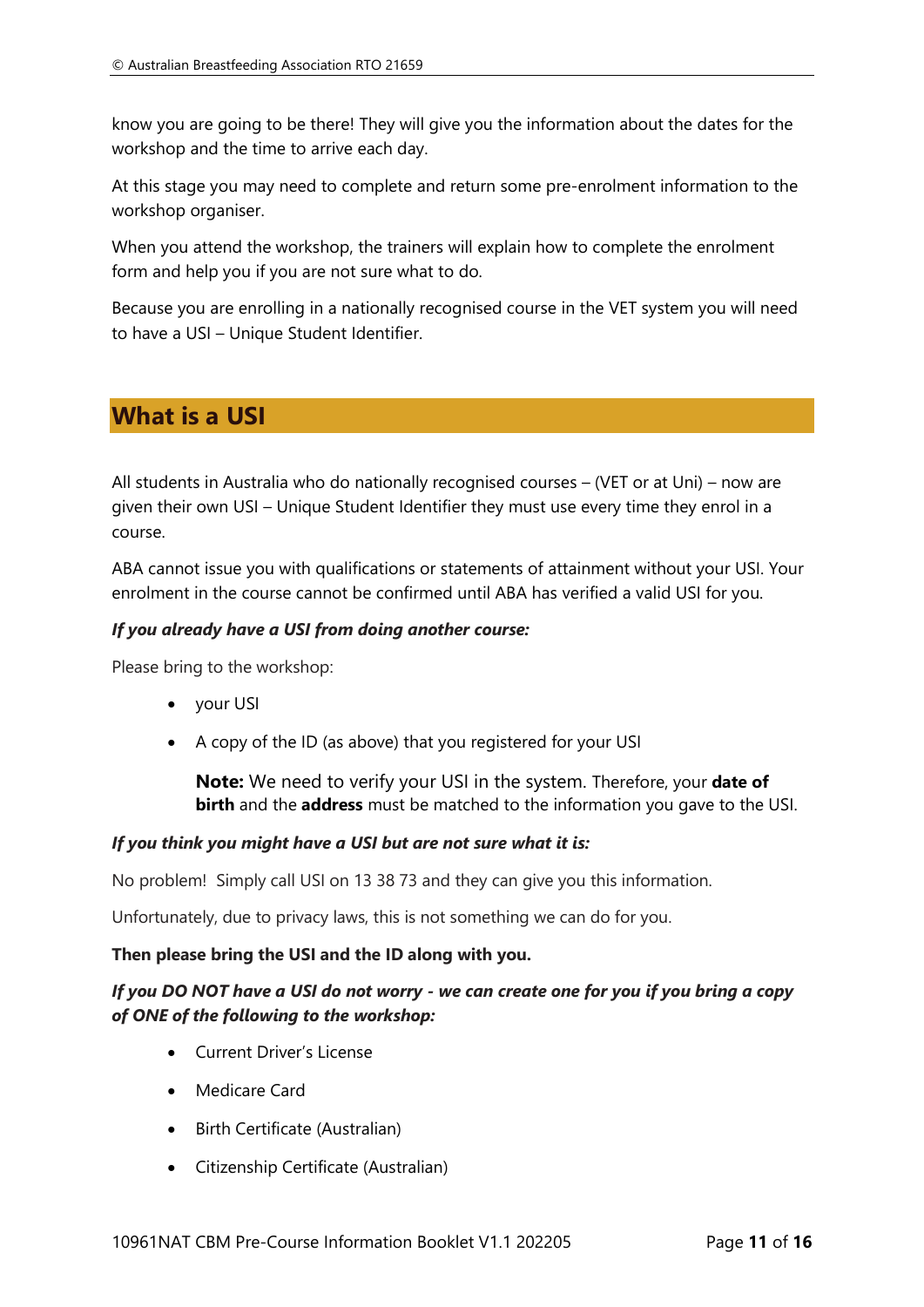- Passport (Australian)
- Certificate of Registration by Descent

**For students who are exempt from getting a USI, the results of their training will not be included in the USI system.**

## <span id="page-11-0"></span>**Where you can get more information and help**

For information and help you can contact the training administration team at the ABA National Support Office. This office is open between 9.00am to 5.00pm Eastern Standard time Monday to Friday.

#### *Contact details are:*

**Email:** training@breastfeeding.asn.au

**Phone number:** 03 9690 4620

**Postal address:** PO BOX 33221, Melbourne VIC 3004

You can also get further information regarding courses offered by ABA and the policies and procedures that apply when enrolling in a course with ABA by going to:

www.breastfeeding.asn.au/training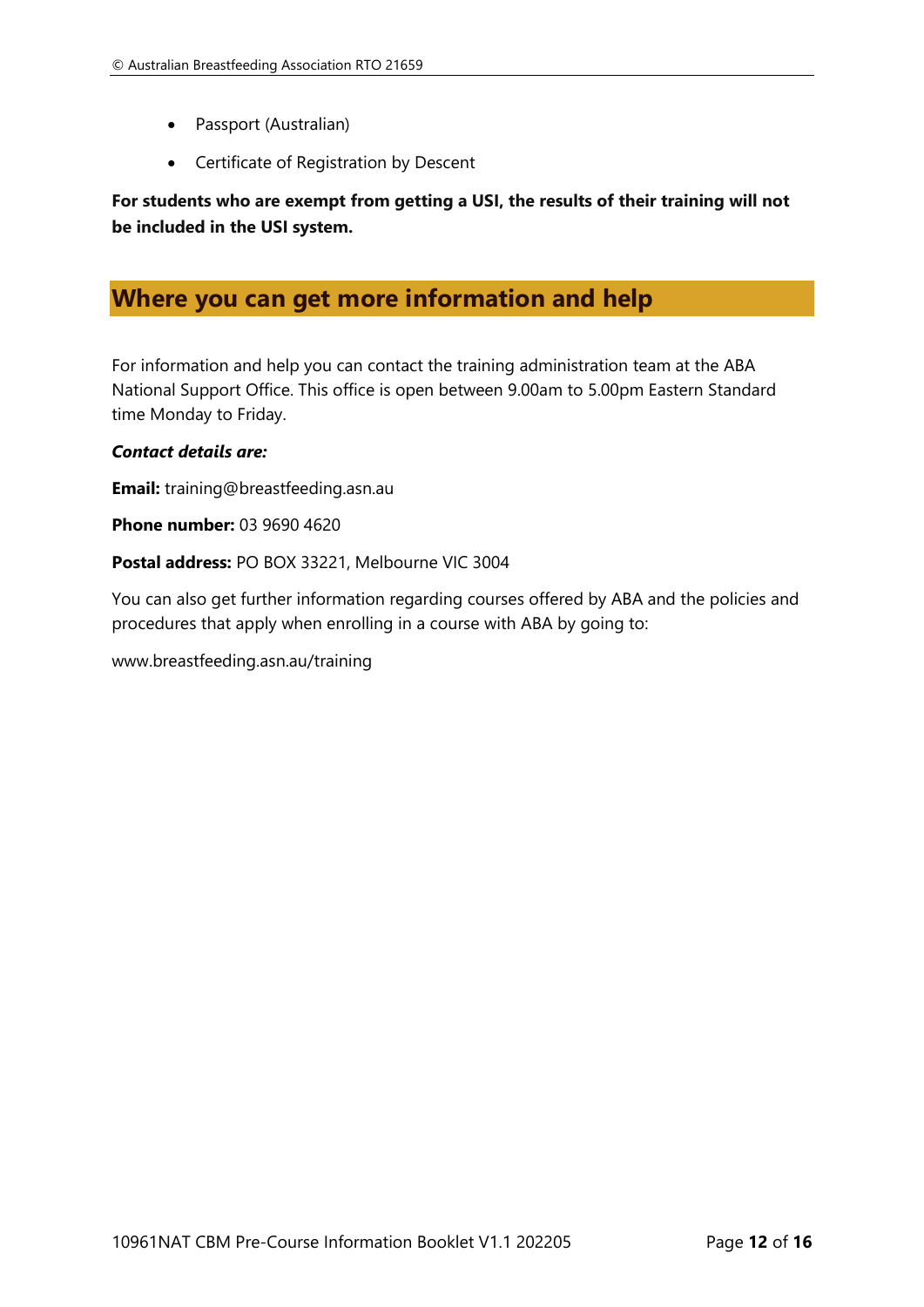# <span id="page-12-0"></span>**Information we need to tell you about doing VET training with ABA**

# <span id="page-12-1"></span>**Our quality assurance guarantee**

ABA's mission is:

As Australia's leading authority on breastfeeding:

- To educate society and support mothers, using up-to-date research findings and the practical experiences of many women.
- To influence society to acknowledge breastfeeding as normal, and important to skilled and loving parenting.

ABA is committed to providing a high standard of training in support of breastfeeding. ABA has in place ongoing review systems that address learner needs, training delivery and assessment and organisational management. To assist with this process ABA will request feedback from learners. This will at all times be confidential and voluntary.

ABA will advise you as soon as practicable if there is a change in ownership.

## <span id="page-12-2"></span>**Qualifications of our trainers and assessors**

## *Please refer to the Standards for RTOs 2015 for the schedules stated below.*

The RTO's training and assessment is delivered only by persons who have:

- a) vocational competencies at least to the level being delivered and assessed;
- b) current industry skills directly relevant to the training and assessment being provided; and
- c) current knowledge and skills in vocational training and learning that informs their training and assessment.

The RTO's training and assessment:

a) if delivered on or prior to 31 March 2019, is delivered only by persons who have the training and assessment credential specified in Item 1 or Item 2 or Item 3 of Schedule 1.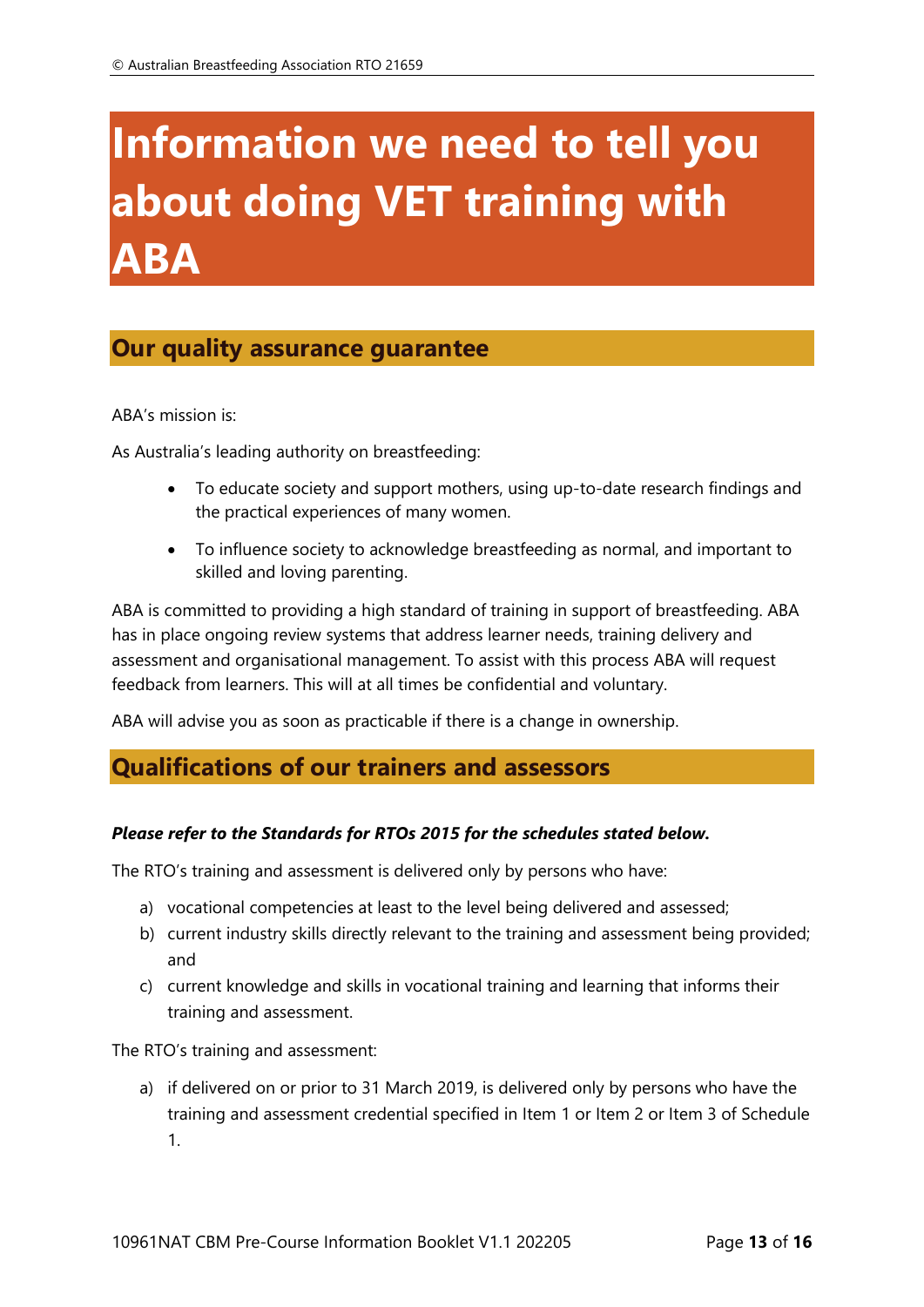b) if delivered on or after 1 April 2019, is delivered only by persons who have the training and assessment credential specified in Item 2 or Item 3 of Schedule 1.

Where a person conducts assessments only, the RTO ensures that:

- a) on or prior to 31 March 2019, the person has the training and assessment credential specified in Item 1, or Item 2, or Item 3, or Item 4, or Item 5 of Schedule 1; or
- b) on or after 1 April 2019, the person has the training and assessment credential specified in Item 2, or Item 3, or Item 5 of Schedule 1

The RTO ensures that all trainers and assessors undertake professional development in the fields of the knowledge and practice of vocational training, learning and assessment including competency-based training and assessment.

## <span id="page-13-0"></span>**Confidentiality, accessing records and student numbers**

ABA needs to keep records of learners' enrolment, progress and results in each course. Registered Training Organisations have a requirement for statistical reporting to the Government. ABA will limit the information requested from learners to the minimum required for adequate administration of training and assessment and legislative reporting requirements.

ABA and those acting on its behalf have in place measures to safeguard any confidential information obtained from students. All records are kept in accordance with ABA's Privacy Policy.

Except when required by law ABA will not divulge to any third party ANY information about a person – including whether or not that person is actually enrolled. ABA will not use photos or the names of learners in promotional activities without their written permission.

Students are able to access their personal records and apply to be issued with a course transcript. Students wishing to access their records must apply using the Student Information and Result Request form, available from National Office.

All ABA members are provided with a unique membership number. Learners are expected to use their membership number on all submitted assessment work and requests to National Office for information.

*For further information, please refer to the Privacy policy for Training available on the ABA website*

# <span id="page-13-1"></span>**Complaints and appeals**

ABA will address all complaints and appeals in an efficient, fair, impartial and transparent manner in accordance with the principles of natural justice and equity

## *Complaints*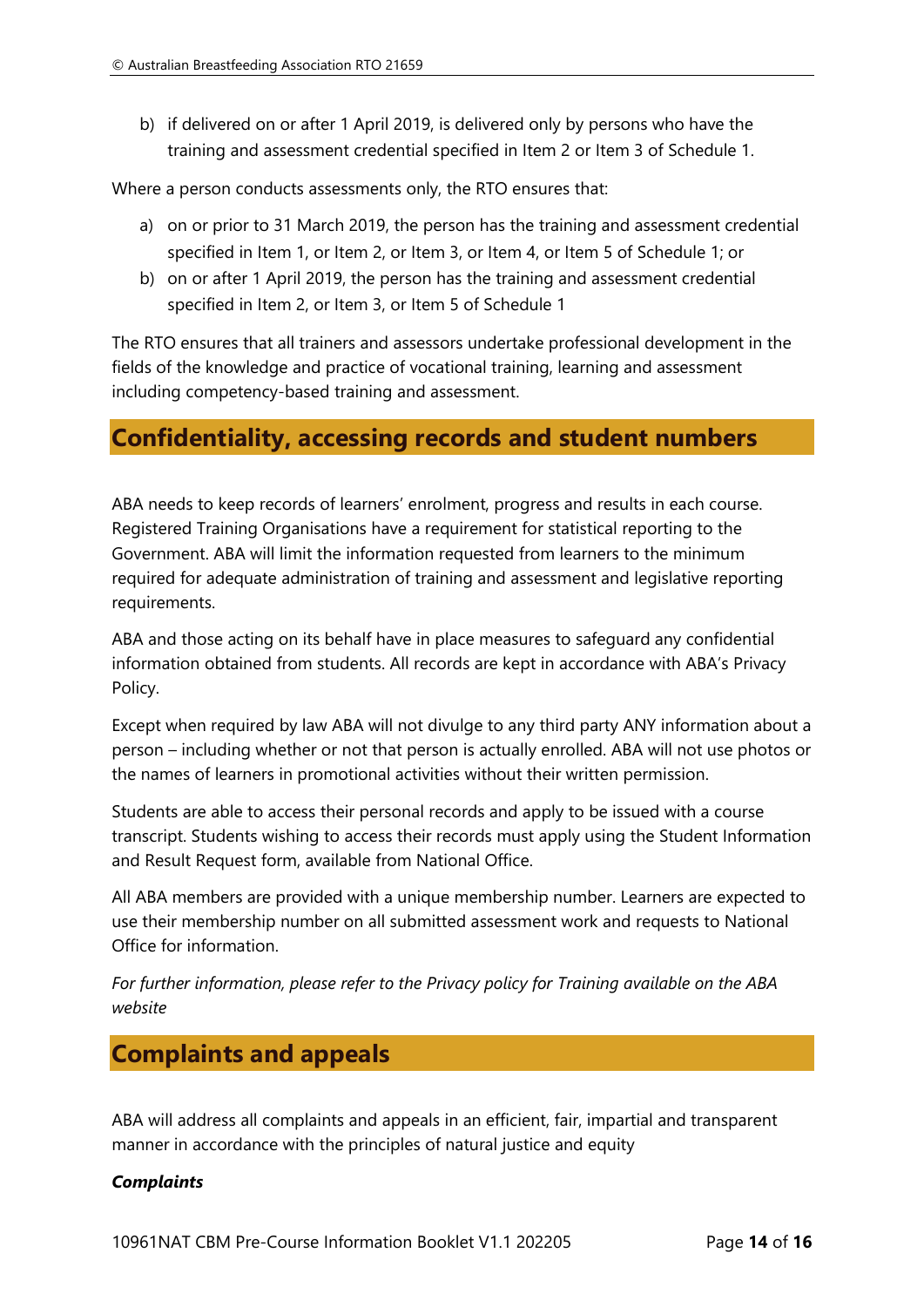If a learner has concerns about what is happening in their training and/or assessment they can resolve it by informal means or go through a formal appeals process.

The formal complaints process provides the learner with the right to have an independent person review the complaint and provide written feedback with reasons for the decision reached within a specified time frame. The learner has the right to present their case in person.

## *Appeals*

All learners have the right to appeal the assessment decision if they feel the assessment process has not made an appropriate assessment of their competence.

An appeal would, in most cases, be followed by reassessment by a different assessor.

Written feedback will be provided to the learner on the outcomes of this assessment. Further appeal processes are available.

*For more detailed information please refer to the* Complaints and Appeals *policy and resolution procedure available on the ABA website*.

## <span id="page-14-0"></span>**Assessment processes and policy**

ABA uses competency-based assessment to check what you know or have learned. Competency based assessment is the process of collecting evidence and making judgments against set criteria. Learners must demonstrate that they are competent in a variety of ways and over a period of time. ABA's assessments meet the requirements of the endorsed components of Training Packages and the outcomes specified in accredited courses within the scope of its registration.

As a Registered Training Organisation, the Australian Breastfeeding Association must adhere to the principles, standards and protocols of the Vocational Education and Training Framework, including those relating to assessment.

Assessments in ABA will take a variety of forms to provide a sufficient range of evidence that is valid, current, sufficient and authentic to enable judgements to be made about the learner's achievement of competency and follow the principles of validity, reliability, fairness and flexibility.

ABA assessments provide for applicants to be informed of the context and purpose of the assessment and the assessment process and focus on the application of knowledge and skill to the standard of performance required in the work environment.

Learners are to submit assessments with a signed coversheet declaring the authenticity of their work. Assessments for units of competency are graded as competent or not yet competent. Tasks completed to gather evidence for competency in a unit are graded as satisfactory or not yet satisfactory.

*For further information, please refer to the Assessment policy available on the ABA website*